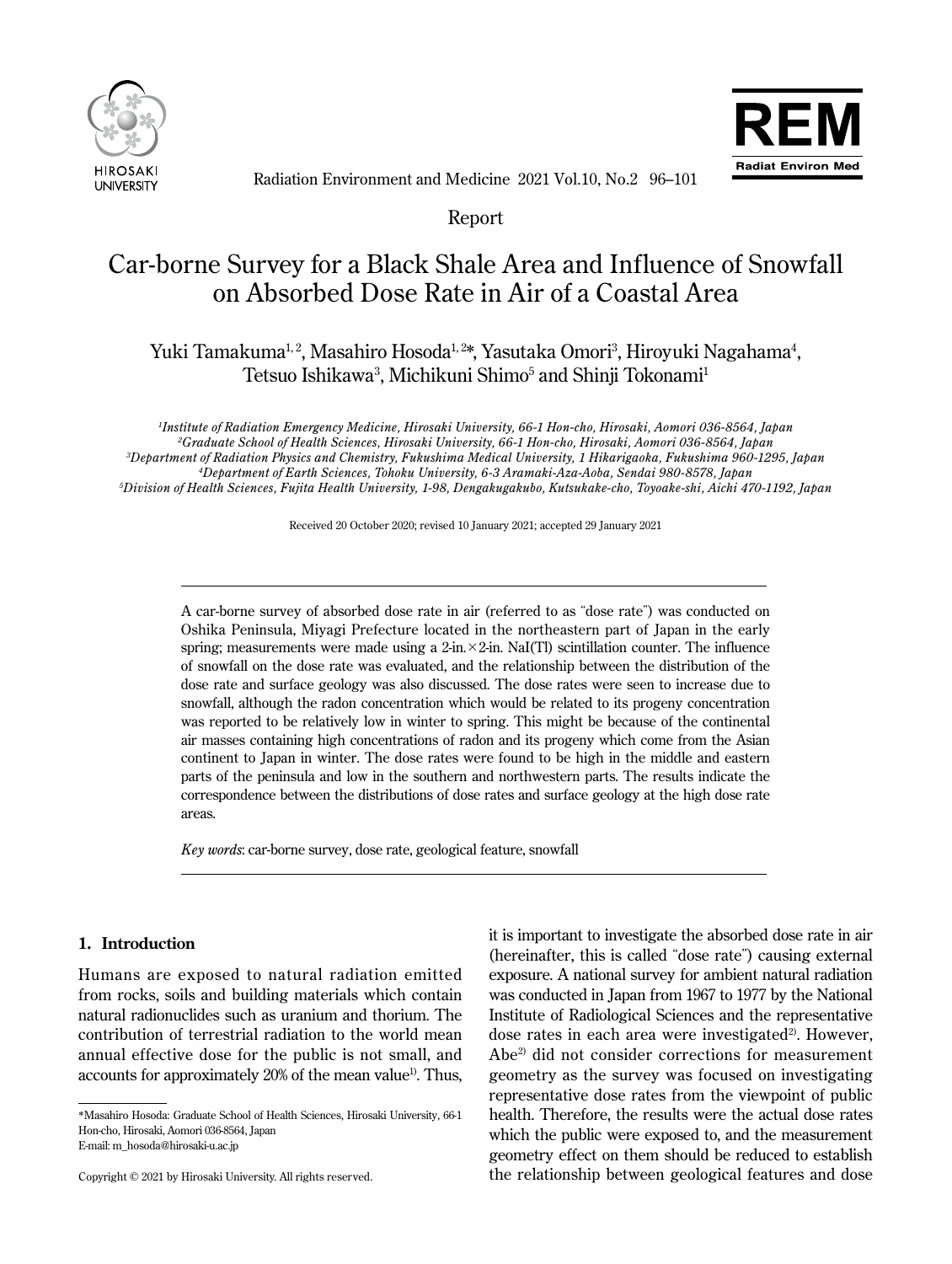

**Fig. 1.** Geological map of Oshika Peninsula. This figure is after Takizawa *et al*. 11) CC BY-ND. It was modified by the authors of the present paper with permission from the Geological Survey of Japan, National Institute of Advanced Industrial Science and Technology.

rates more precisely.

Many researchers have reported that several factors would affect the dose rates such as geological features, measurement geometry, atmospheric radon progeny concentrations and local meteorology (e.g., rainfall, snow accumulation)<sup>3-6</sup>). Among geological features, it is well-known that uranium concentrations in acidic rocks such as granite and rhyolite are higher than in other types of rocks, thus the dose rates attributed to igneous rocks are high<sup>3)</sup>. It has been reported that the intensity of gamma-rays and uranium concentration in slate were also relatively higher than in other rocks<sup>7, 8)</sup>. In the northeastern part of Japan, there is an area on Oshika Peninsula of Miyagi Prefecture where slate and black shale are widely exposed as the ground surface. The outdoor radon concentrations in this area have also been reported to be high compared with the national average value of 6.1  $Bq/m^{3, 9, 10}$ . However, there are few publications which describe detailed survey results for the dose rate of an area with slate and black shale. This paper obtained detailed car-borne survey results for the Oshika Peninsula, a slate and black shale area. In addition, the influence of snowfall on the dose rate was also discussed.

#### **2. Materials and Methods**

## *2.1 Geology of the study area*

The geological setting of Oshika Peninsula is mainly comprised of mid Triassic to upper Jurassic sedimentary

rocks (e.g., slate, black shale, sandstone) and lower Cretaceous volcaniclastic rocks with lower Cretaceous intrusive rocks (Fig.  $1$ )<sup>11)</sup>. These geological bodies are distributed from the northeast to the southwest, and their distribution is constrained by faults and folds. The peninsula study area can be divided into three parts according to the geological setting: the northern part (base), central part, and southern part (tip). In the base mid Triassic sandy shale partly accompanied by slate (the Isatomae formation) is mainly exposed. In the central part, the main surface rock types are the upper Jurassic sandstone and shale (the Tsukinoura formation and Oginohama formation). In these formations, quartz diorite and gabbro were partly intruded in the early Cretaceous period. In the southern edge, upper Jurassic sandstone and shale (the Ayukawa formation) and the lower Cretaceous volcaniclastic rocks of andesite and dacite tuff breccia (the Yamadori formation) are exposed.

#### *2.2 Car-borne survey*

A car-borne survey was carried out on Oshika Peninsula using a 2-in. $\times$ 2-in. NaI(Tl) scintillation counter (S-1857, Ohyo Koken Kogyo Co. Ltd., Japan) from March 24 to 26, 2010 . The survey route covered almost all of the area in the peninsula as shown in Figure 2. Count rates were measured for 1 min with a time interval of 1 min between the measurements along the route. The count rates were corrected by considering measurement geometry and shielding by the car body, and the corrected count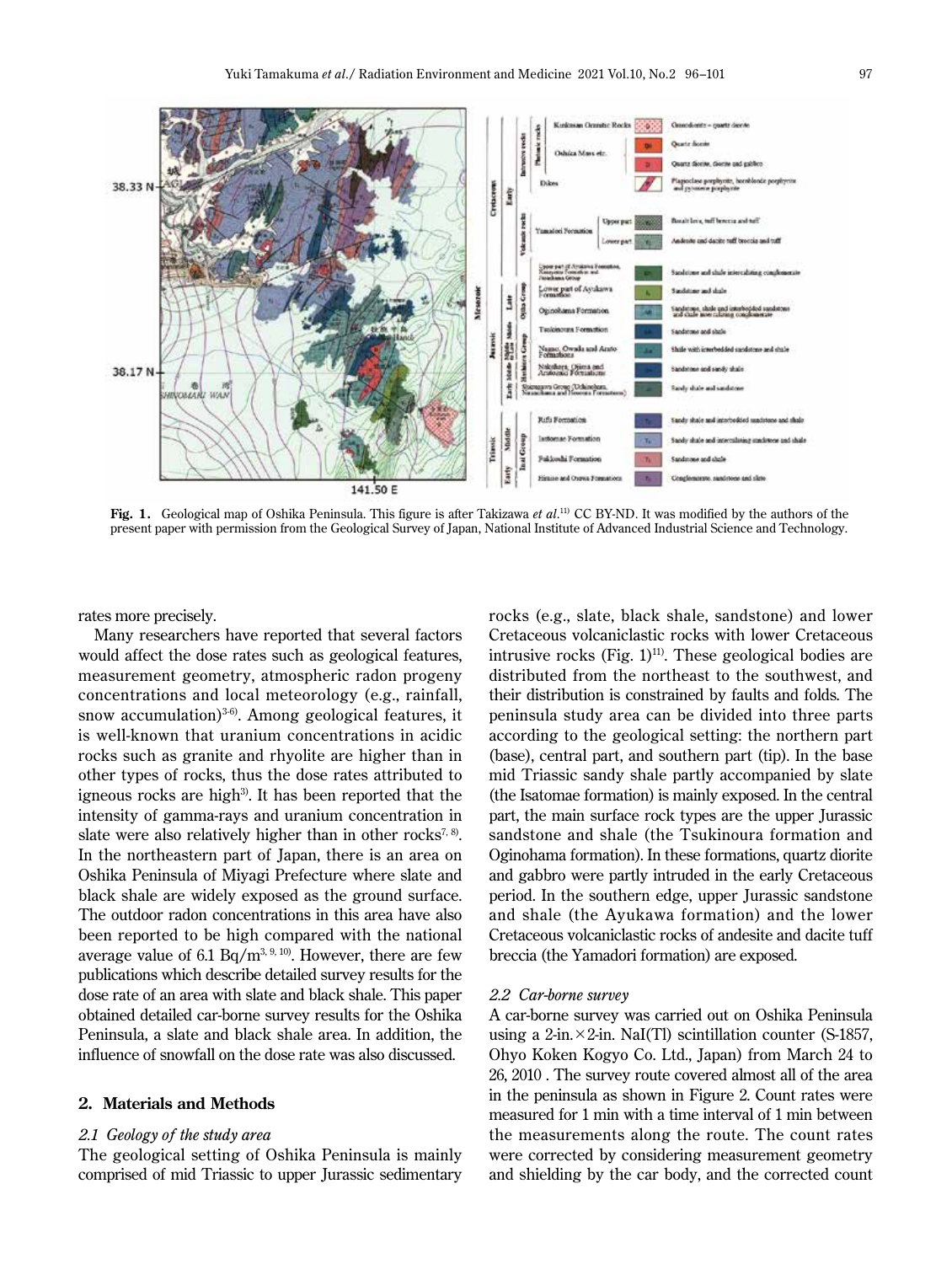



the car.

rates were then converted to the dose rates by the calibration using a 3-in. $\times$ 3-in. NaI(Tl) spectrometer<sup>12</sup>. For the correction of measurement geometry, the count rates measured at roads along cliffs were corrected by an interpolation using data obtained before and after passing by each cliff area. In order to accurately estimate the dose rate for all measurements, the speed of the car was kept in the range of 20-40 km/h during the survey<sup>13)</sup>. The count rates inside and outside the car on the road were also measured for 1 min to make a correction for shielding by the car body. In addition, the shielding effect of the pavement had to be corrected by measuring on an unpaved surface at  $\sim$ 2-3 m from the road to consider the relationship between the geological features and the dose rates. As well, the count rates were also measured every day during the survey because of the possibility of a snowfall which might cause an increase or decrease in the dose rate<sup>5, 14)</sup>; in fact, there was a snowfall on March 25. The effect of snowfall was also evaluated using data of the measurements at fixed points and compared to the data obtained by the car-borne survey and the environmental monitoring conducted by the Environmental Radioactivity Research Institute of Miyagi (ERRI) and Tohoku Electric Power Co., Inc. (Tohoku EPCO) at the Kozumi and Tsukahama Monitoring Stations (MSs), respectively.

# **3. Results and Discussion**

## *3.1 Shielding by car body and pavement*

Figure 3 shows the relationship between the daily count rates inside and outside the car. A good linearity was found between them by fitting  $(R^2 = 0.997)$  and no significant effect on the fitting slope from the snowfall was observed. The conversion factor from the inside to the outside count rates was estimated to be  $1.44 \pm$ 0.01, which was in a good agreement with previous  $renorts^{12, 15-17}$ .

The relationship between the count rates on the pavement and those measured on the unpaved surface is shown in Figure 4. The count rate increases by the snowfall on the pavement and unpaved surface were estimated to be  $2180 \pm 456$  and  $1989 \pm 472$  cpm, respectively. No significant difference was observed between them by the paired-samples t-test  $(p = 0.38)$ . It should be noted that one data for each surface type was excluded for the calculation and analysis after the Smirnoff-Grubbs' test at the 95% significance level. Hirouchi *et al.*<sup>18)</sup> reported that infiltration and surface runoff characteristics of radionuclides in rain contributed to the dose rate increases, and those increases differed by surface type. However, the present results indicated that there was no significant difference in the magnitude of the count rate increase caused by the snowfall on the different types of surface. Also, the ratio of count rates measured on the pavement to those measured on the unpaved surface during fine weather and the snowfall were estimated to be  $1.23 \pm 0.29$  and  $1.09 \pm$ 0.15, respectively. There was no statistically significant difference between the ratios by paired-samples t-test  $(p = 0.64)$ . Thus, all data were used for the fitting to correct the effect of the pavement, and the conversion factor from the count rates on the pavement to those measured on the unpaved surface was estimated to be  $1.70 \pm 0.19$ . Shielding power of the pavement should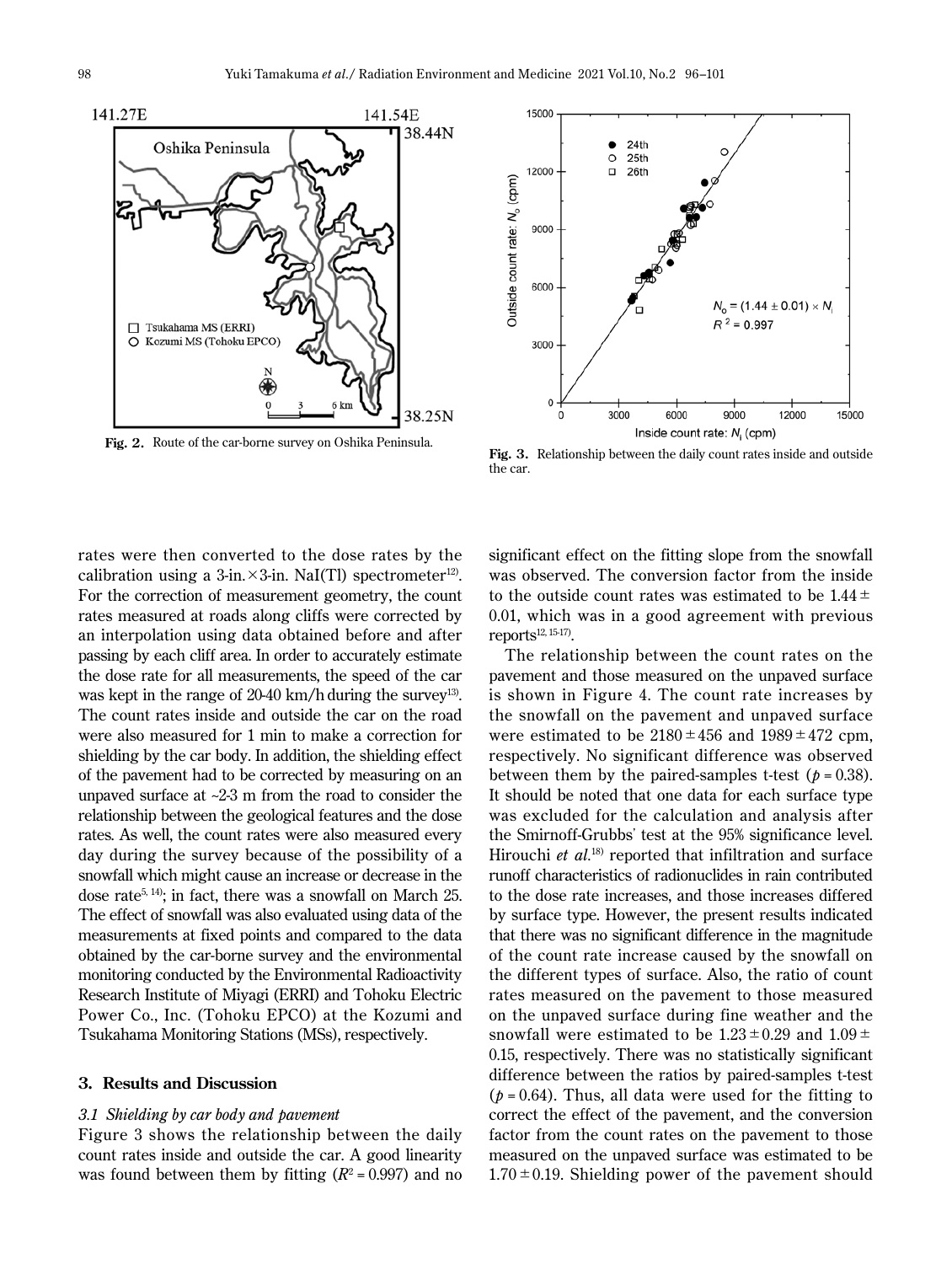

**Fig. 4.** Relationship between the daily count rates on the pavement and unpaved surface.

significantly affect the conversion factor from the count rate on the pavement to that obtained on the unpaved surface although some papers reported that it would be negligible<sup>12, 15-17</sup>. The difference in the effect might be attributed to the pavement thickness as reported by Minato<sup>19)</sup>. In the present case, the pavement might be thicker than in other reports.

## *3.2 Influence of snowfall on dose rate*

The dose rates measured on March 26 were not much different from those measured on March 24 as shown in Figure 5. Therefore, for the analysis of the influence of snowfall on the dose rate, the data measured on March 26 were used as measured during fine weather. It is well-known that shielding due to accumulated snow might decrease the dose rate<sup>20)</sup>. However, no significant shielding effect of snow was observed in the present study, which might be due to the small snowfall amount. Figure 6 shows the relationship between the dose rates during fine weather and during snowfall. The dose rate increased due to the snowfall; however, some papers have reported that rainfall and snowfall in areas adjacent to the Pacific Ocean had hardly any effect on the dose rate<sup>12, 21</sup>. According to Fujinami<sup>22</sup>, the increase of dose rate due to rainfall was mainly caused by a scavenging mechanism within the cloud (rainout) not from that below the cloud (washout). In addition, Omori *et al*. 9) reported radon concentrations on Oshika Peninsula were not high in winter and spring, indicating that the radon progeny concentrations would also be expected to be low. Thus, the dose rate increases seen in the present study might be attributed to the season in which the data were obtained.



**Fig. 5.** Relationship between the dose rates measured on March 24 and 26. The data from environmental monitoring by the ERRI and Tohoku EPCO at Kozumi and Tsukahama MSs were in good agreement with the results in the present study.



**Fig. 6.** Relationship between the dose rates during fine weather and snowfall.

In winter, a seasonal north-west wind occasionally dominates over the Japan Sea<sup>23</sup>. Continental air masses which contain relatively high concentrations of radon and its progeny come from the Asian continent to Japan in winter whereas air masses which have a low radon concentration come from the Pacific Ocean in summer due to the ocean's high atmospheric pressure $24, 25$ . Ishikawa *et al*. 26) have reported that 210Pb concentration at Onagawa town and Oshika town was high in winter and the amount of deposition of 210Pb by fallout was high in spring. In addition, Hosoda *et al.*<sup>13)</sup> reported that the dose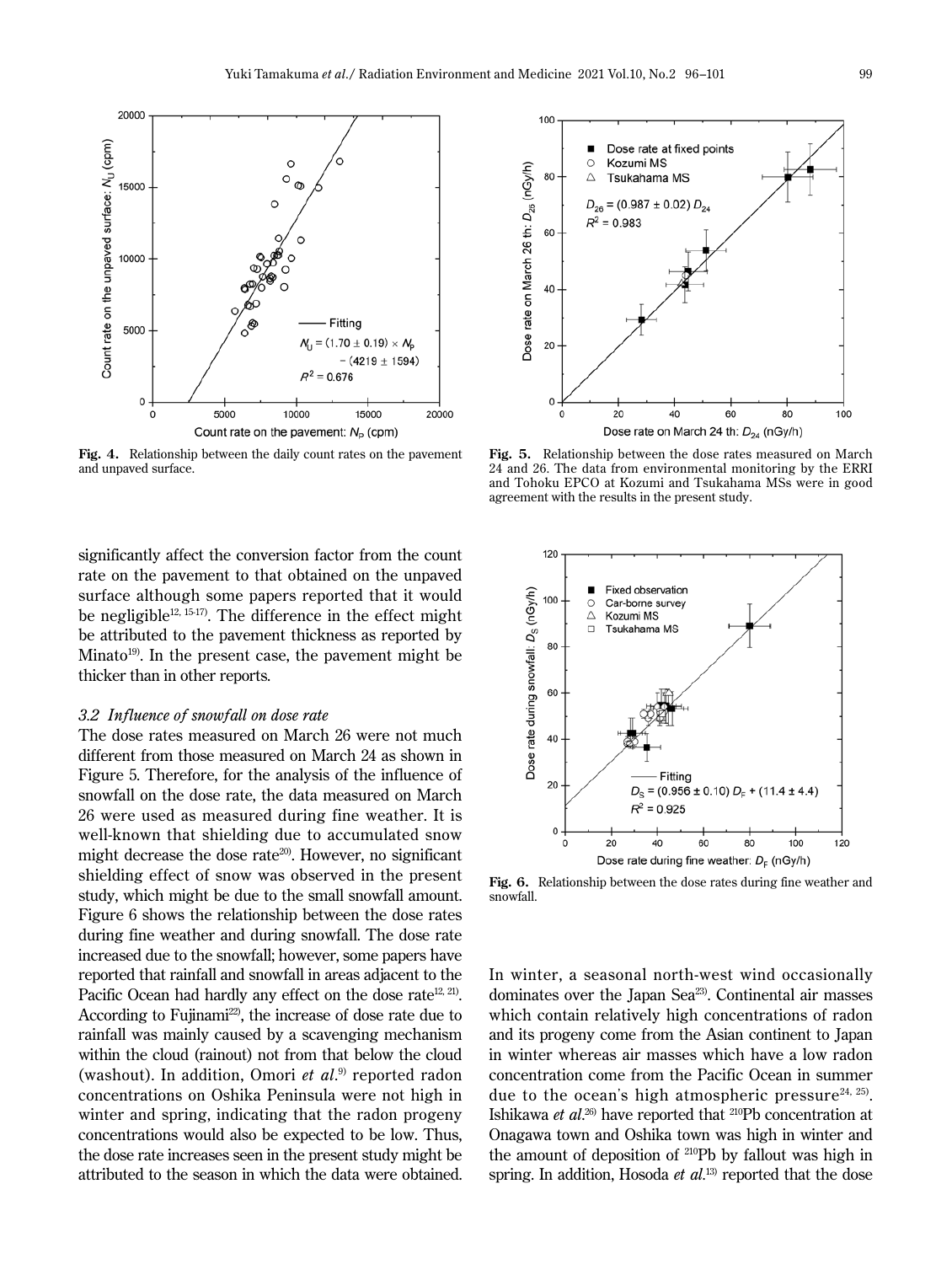

**Fig. 7.** Dose rate map for Oshika Peninsula.

rates were not significantly changed in summer. Thus, the seasonal factor could be related to the increase of the dose rates.

# *3.3 Relationship between distributions of dose rate and surface geology*

The dose rate map constructed using the results obtained in this study by converting the count rate to the dose rate on the unpaved surface is shown in Figure 7. The data measured on March 25 were used after eliminating the effect of the snowfall by the equation shown in Figure 6. The dose rates for the middle and eastern parts of the peninsula were higher than the southern and northwestern parts which were relatively low. The <sup>226</sup>Ra, <sup>232</sup>Th and <sup>40</sup>K concentrations in a black shale sample, which was obtained from the high dose rate area in the eastern part, were evaluated to be  $89.0 \pm 0.8$ ,  $124.2 \pm 1.4$ and  $1436 \pm 7.9$  Bq/kg dry, respectively, by measurement using a high purity Ge detector. Shale and slate cover most of the Oshika Peninsula; however, the present study found the only limited areas had high dose rates. By comparison between the dose rate map (Fig. 7) and geological map (Fig. 1), the surface rock types of the high dose rate areas on Oshika Peninsula were found to be sandstone and shale of the Oginohama formation and the Tsukinoura formation $11$ , which indicates the correspondence between the distributions of dose rates and surface geology.

## **4. Conclusion**

In this study, the car-borne survey for absorbed dose rate in air was conducted on Oshika Peninsula where shale and black slate are widely exposed as the ground surface, and the relationship between the geological features and the dose rate was considered. Additionally, the influence of snowfall on the dose rate was also evaluated. The

results indicated that there was no significant difference in the magnitude of the count rate increase measured caused by the snowfall on the different types of surface. The dose rates were increased by snowfall and it might be due to the winter continental air masses that contain high radon and radon progeny concentrations. It was found that the dose rates at the middle and eastern parts of the peninsula were high and those of the southern and northwestern parts were relatively low. The results indicated that the correspondence between the distributions of dose rates and surface geology at the high dose rate areas.

### **Acknowledgement**

This study was financially supported by JSPS Grantsin-Aid for JSPS Fellows (08J06445 to Y.O.) and by the Observation and Research Program for the Prediction of Earthquakes and Volcanic Eruptions (2906 to H.N.) from the Ministry of Education, Culture, Sports, Science and Technology, Japan. We would like to thank the Environmental Radioactivity Research Institute of Miyagi and Tohoku Electric Power Co., Ltd. for accepting the use of their monitoring data.

## **Conflict of Interest Disclosure**

The authors declare that they have no conflict of interest.

#### **References**

- 1. UNSCEAR. Sources and Effects of Ionizing Radiation, United Nations Scientific Committee on the Effects of Atomic Radiation, UNSCEAR 2008 Report to the General Assembly, with Scientific Annexes, United Nations; 2010.
- 2. Abe S. Efforts to obtain Japanese profile of ambient natural radiation exposure. Jpn J Health Phys. 1982;17(2):169–93. (in Japanese)
- 3. Minato S. A geoscientific background on the distribution of terrestrial gamma ray dose rates in the Japanese Islands. RADIOISOTOPES. 2015;64(8):535–48. (in Japanese with English abstract)
- 4. Beck HL. Gamma radiation from radon daughters in the atmosphere. J Geophys Res. 1974;79(15):2215–21.
- 5. Melintescu A, Chambers SD, Crawford J, Williams AG, Zorila B, Galeriu D. Radon-222 related influence on ambient gamma dose. J Environ Radioact. 2018;189:67–78.
- 6. Yamazaki K, Tonouchi S, Hashimoto T. Factors associated with the variations in environmental gamma-ray spectra in Kashiwazaki Kariwa area. J Radioanal Nucl Chem. 2002;252(2):359–66.
- 7. Minato M, Doi K, Choi DR, Kumano S, Ito K, Tabuchi M. Stratigraphy and radioactivity of the rocks in the Setamai-Sakari district, Kitakami Mountains, Northeast Honshu Japan. J Fac Sci Hokkaido Univ Ser. 4 1974;16(2-3):11–41.
- 8. Kondo T. Radioactivity of the black slates of the Permian Toyoma series in Miyagi Prefecture, Northeast Honshu Japan. J Geol Soc Jpn. 1966;72(9):427–37. (in Japanese with English abstract)